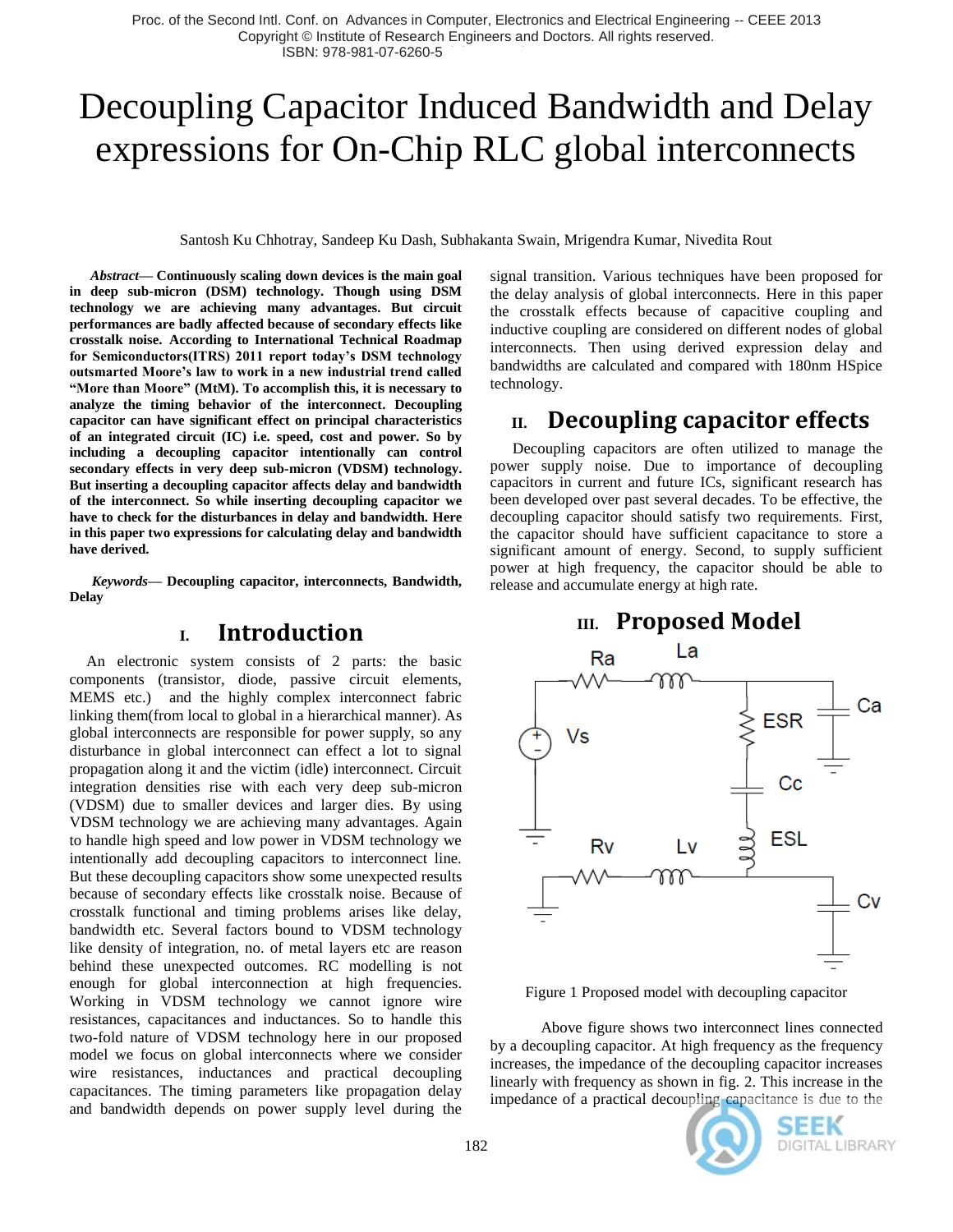parasitic inductance of the decoupling capacitor. The parasitic inductance is referred to as the Effective Series Inductance (ESL) . The impedance of a decoupling capacitor reaches minimum impedance at frequency  $\omega = \frac{1}{\sqrt{LC}}$  to get negligible disturbance in delay and bandwidth. Effective Series Resistance (ESR) of a decoupling capacitor is the minimum impedance of the decoupling capacitor.



Frequency(log) Figure 2 Frequency Vs Impedance plot for high frequency interconnect



Figure 4 Equivalent model of victim line





Figure 3 Equivalent model of aggressor line

 Proposed estimation method separates the victim (idle) net and the aggressor net into two equivalent circuits. The aggressor is modeled as shown in Fig. 3 and victim line is modeled as shown in Fig. 4.

Figure 5 Equivalent circuit

#### *A. Bandwidth Calculation*

$$
V_{agg}(t) = \begin{cases} \frac{t}{\tau_a} V_{dd} & 0 < t < \tau_a \\ V_{dd} & t > \tau_a \end{cases} \tag{1}
$$

It can be represented in S-domain as

$$
V_{agg}(s) = \frac{1}{s^2 \tau_a} V_{dd}
$$
 (2)

Here for simplicity we have taken  $V_{dd}=1$ .

Proposed model is based on the above circuit shown in Fig. 5. Figure represents victim line parameters and  $V_{out}(S)$  is the coupled voltage of decoupling capacitor.

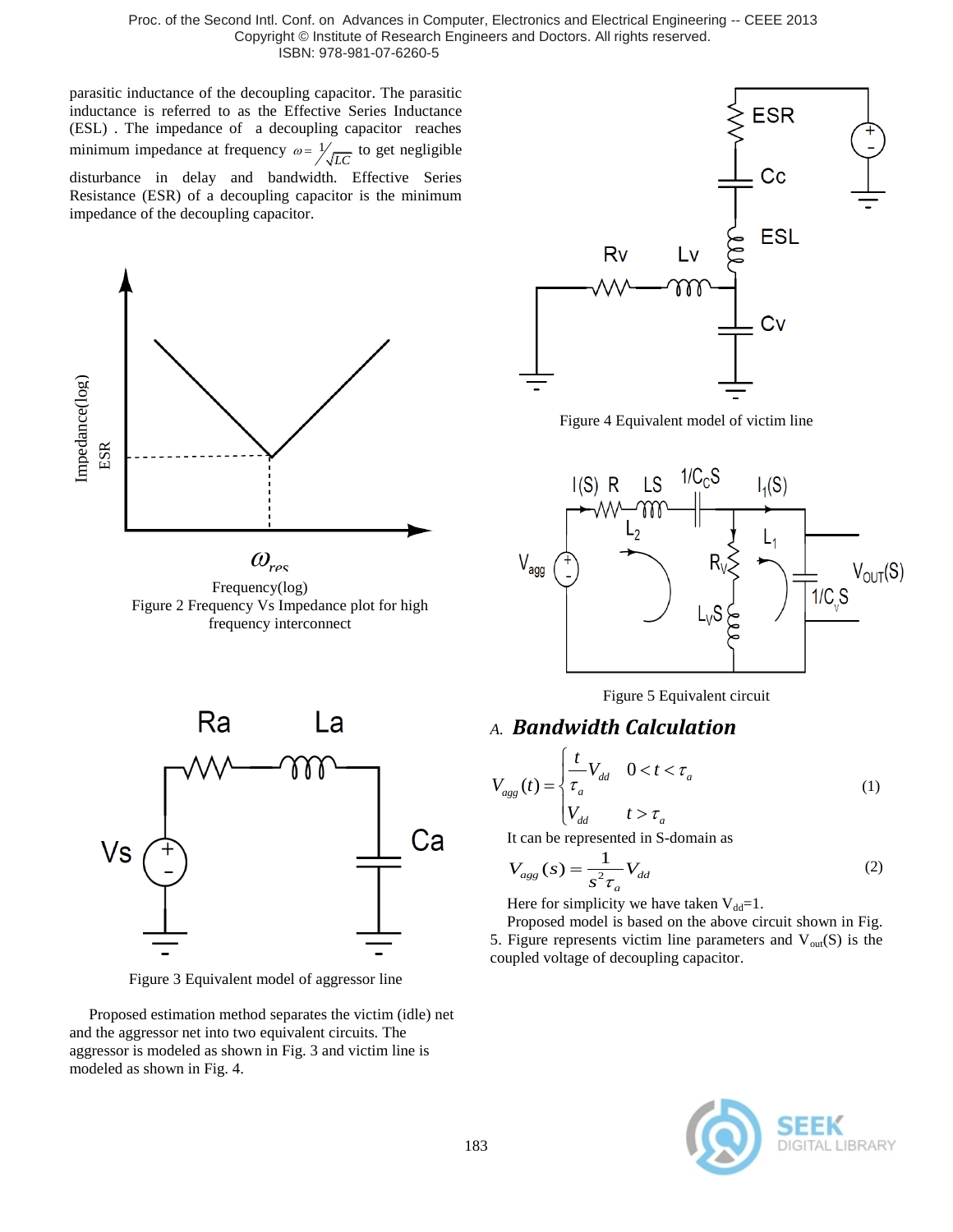Now applying KVL to loop L<sub>1</sub>  
\n
$$
-\frac{I_1}{C_V S} + L_V S (I - I_1) + R_V (I - I_1) = 0
$$
\n
$$
(\frac{1}{C_V S} + L_V S + R_V) I_1 = I (L_V S + R_V)
$$
\n
$$
I = \frac{(\frac{1}{C_V S} + L_V S + R_V) I_1}{(L_V S + R_V)}
$$
\n(3)

Now applying KVL to loop L<sub>2</sub> 
$$
f_1
$$
  
\n
$$
V_{agg}(S) - RI - LSI - \frac{I}{C_cS} - R_V(I - I_1) - L_VS(I - I_1) = 0
$$
\n
$$
V_{agg}(S) - I(R + LS + \frac{1}{C_cS} + R_V + L_VS) + (L_VS + R_V)I_1 = 0
$$

Now using (3)

Now using (3)  
\n
$$
V_{\text{cgs}}(S) = \frac{(\frac{1}{C_V} + L_V S + R_V)I_1}{(L_V S + R_V)} (R + LS + \frac{1}{C_C S} + R_V + L_V S) + (L_V S + R_V)I_1
$$
\nNow simplifying above equation  
\n
$$
I_1(S) = \frac{V_{\text{cgs}} C_C S (L_V C_V S^2 + R_V C_V S)}{V_{\text{cgs}} C_C S (L_V C_V S^2 + R_V C_V S)}
$$
\n(4)

Now simplifying above equation  
\n
$$
I_1(S) = \frac{V_{ags}C_cS(L_vC_vS^2 + R_vC_vS)}{\left[\frac{C_vS(L_vC_vS^2 + R_vC_vS + 1)(RC_cS + R_vC_cS + LC_cS^2 + L_vC_cS^2)}{-(R_v + C_vS)(L_vC_vS^2 + R_vC_vS)C_cS}\right]} (4)
$$

$$
V_{out}(S) = \frac{I_1}{C_V S}
$$
\n<sup>(5)</sup>

Now using (4) in (5) and rearranging  
\n
$$
\frac{V_{out}(S)}{V_{agg}(S)} = \frac{C_c S (L_v C_v S^2 + R_v C_v S)}{\left[ C_v S (L_v C_v S^2 + R_v C_v S + 1) (R C_c S + R_v C_c S + L C_c S^2 + L_v C_c S^2) \right]}
$$
\n
$$
-(R_v + C_v S) (L_v C_v S^2 + R_v C_v S) C_c S
$$

Considering dominating pole and ignoring higher order terms

$$
\frac{V_{out}(S)}{V_{agg}(S)} = \frac{jC_{C}L_{V}C_{V}\omega + R_{V}C_{V}C_{C}}{RC_{V}C_{C} + R_{V}C_{V}C_{C}}
$$

Applying modulus on both sides and equating to  $\frac{1}{\epsilon}$ 

$$
\frac{1}{\sqrt{2}} = \frac{\sqrt{(C_c L_v C_v \omega)^2 + (R_v C_v C_c)^2}}{RC_v C_c + R_v C_v C_c}
$$

$$
\omega^{2} = \frac{1}{\left(\frac{RC_{V}C_{C} + R_{V}C_{V}C_{C}}{\sqrt{2}C_{C}L_{V}C_{V}}\right)^{2} - \left(\frac{R_{V}C_{V}C_{C}}{C_{C}L_{V}C_{V}}\right)^{2}}
$$
\n
$$
\omega = \frac{1}{\sqrt{\left(\frac{RC_{V} + R_{V}C_{V}}{\sqrt{2}L_{V}C_{V}}\right)^{2} - \left(\frac{R_{V}}{L_{V}}\right)^{2}}}
$$
\n
$$
f_{3dB} = \frac{1}{2\pi\sqrt{\left(\frac{RC_{V} + R_{V}C_{V}}{\sqrt{2}L_{V}C_{V}}\right)^{2} - \left(\frac{R_{V}}{L_{V}}\right)^{2}}}
$$
\n(6)

## *B. Delay Calculation*

For calculation of delay we consider 50% rise time when  $V_{out}(t) = 0.5V_{dd}$ 

From (5) we can get delay expression as

From (5) we can get delay expression as  
\n
$$
V_{out}(S) = \frac{V_{dd}}{S_{\tau_a}^2} C_c S (L_v C_v S^2 + R_v C_v S)
$$
\n
$$
V_{out}(S) = \frac{[C_v S (L_v C_v S^2 + R_v C_v S + 1)(R C_c S + R_v C_c S + LC_c S^2 + L_v C_c S^2)]}{[-(R_v + C_v S)(L_v C_v S^2 + R_v C_v S) C_c S]}
$$
\n(7)

Now for delay calculation equating  $V_{out}(t)=0.5V_{dd}$ 

$$
V_{out}(S) = \frac{0.5V_{dd}}{S}
$$

Using above value in (7)

Using above value in (7)  
\n
$$
\frac{V_{dd}}{S} - C_C S (L_V C_V S^2 + R_V C_V S)
$$
\n
$$
\frac{0.5V_{dd}}{S} = \frac{C_V S (L_V C_V S^2 + R_V C_V S + 1)(RC_C S + R_V C_C S + LC_C S^2 + L_V C_C S^2)}{C_V S (L_V C_V S^2 + R_V C_V S) C_C S}
$$

Now taking inverse Laplace transform and solving

$$
t_{50\%} = 1.18 * \sqrt{3X^2 - 2Y}
$$
  
Where

$$
X = R(C_V + C_C) + R_V C_V - \frac{R_V}{L_V}
$$

And

$$
Y = RR_{V}C_{V}C_{C} + \frac{R_{V}^{2}C_{C}}{L_{V}} - \frac{R^{2}C_{V}}{L_{V}}
$$

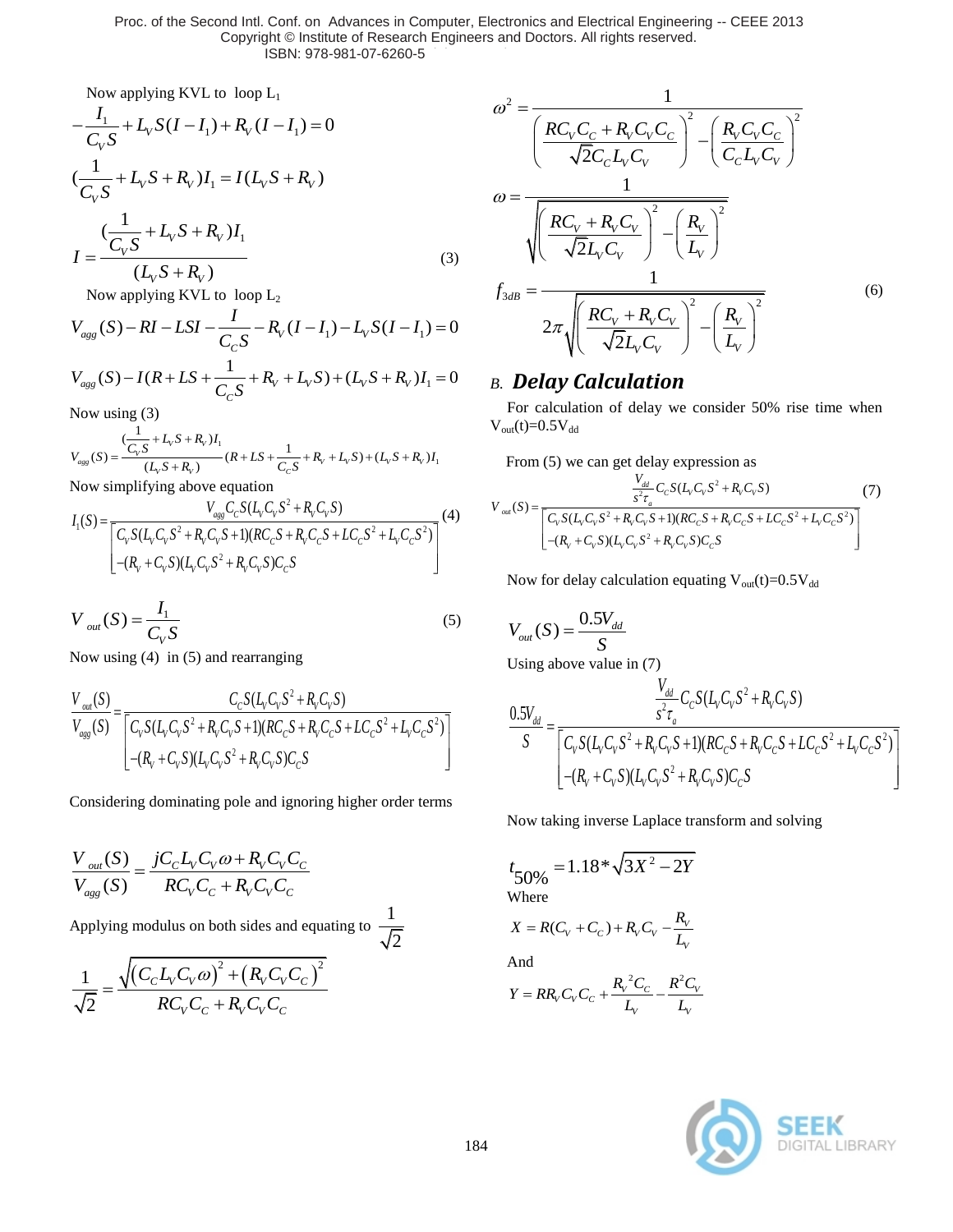# **IV. Simulation Result and Discussion**

 Our experimented high-speed interconnect system consist of two coupled interconnect lines of length d=100 um. The extracted values for the parameters R, L, and C are given in Table 1.

Table I RLC Parameters for a Minimum- Sized Wires in a 0.18μm **Technology** 

| $1$ vermong $\gamma$     |                         |  |  |  |
|--------------------------|-------------------------|--|--|--|
| Parameter(s)             | Value/m                 |  |  |  |
| Resistance(R)            | $120 \text{ k}\Omega/m$ |  |  |  |
| Inductance(L)            | $270$ nH/m              |  |  |  |
| Coupling Capacitance(Cc) | 681.23pF/m              |  |  |  |
| Capacitance(C)           | 240 pF/m                |  |  |  |

Table-II compares the bandwidth we got by proposed model with the values from SPICE simulator for different source resistances. With the varying source resistance we got different values of bandwidth with approximately 3.881% of error.

Table II Bandwidth comparison of proposed model with SPICE model  $R_s(\Omega)$  L<sub>s</sub>(pH) C<sub>c</sub>(pF) SPICE Bandwidth (MHz) Proposed Model (MHz) % Error 45 2.5 0.175 99.74 105.13 5.4040 95 2.5 0.175 147.64 154.43 4.5990 445 2.5 0.175 2.45.72 2.52.71 2.8447 995 2.5 0.175 295.9 303.82 2.6765



Figure 6 Bandwidth comparison of proposed model with SPICE model

Fig.5 shows the deviation of bandwidth using derived expression from SPICE simulator and Fig. 7 shows the deviation of delay using derived expression from SPICE simulator

Table-III compares the delay we got using derived expression with SPICE simulator values and the average percentage of error is about 0.5499%.

| Table III                                           |  |  |  |  |  |  |  |  |
|-----------------------------------------------------|--|--|--|--|--|--|--|--|
| Delay comparison of Proposed model with SPICE model |  |  |  |  |  |  |  |  |
|                                                     |  |  |  |  |  |  |  |  |

| $R_s(\Omega)$ | $L_s(pH)$ | $C_c(pF)$ | <b>SPICE</b> | Proposed  | $\%$   |
|---------------|-----------|-----------|--------------|-----------|--------|
|               |           |           | Delay(ps)    | Model(ps) | Error  |
| 45            | 2.5       | 0.175     | 20.14        | 20.05     | 0.4468 |
| 95            | 2.5       | 0.175     | 41.55        | 41.35     | 0.4813 |
| 445           | 2.5       | 0.175     | 221.36       | 220.03    | 0.6008 |
| 995           | 2.5       | 0.175     | 465.13       | 462.01    | 0.6707 |



Figure 7 Delay comparison of proposed model with SPICE model

# **V. Conclusion**

 In this study simple and explicit analytical expressions have been proposed for calculating delay and bandwidth for global interconnects in very deep sub-micron (VDSM) technology where we consider decoupling capacitors for controlling signal timing behavior. It is expected that these expressions will also applicable to 90nm and 45nm technology and to be used efficiently in high speed and large scale circuits. Hence these closed form expressions can be implemented in VLSI design tool for efficient modeling of interconnection in high speed VLSI chips. These analytical delay formulas are much faster than simulating using SPICE. So can save time and of course the cost of using expensive tools like SPICE. In future we will try to simplify these equations to simpler form as possible.